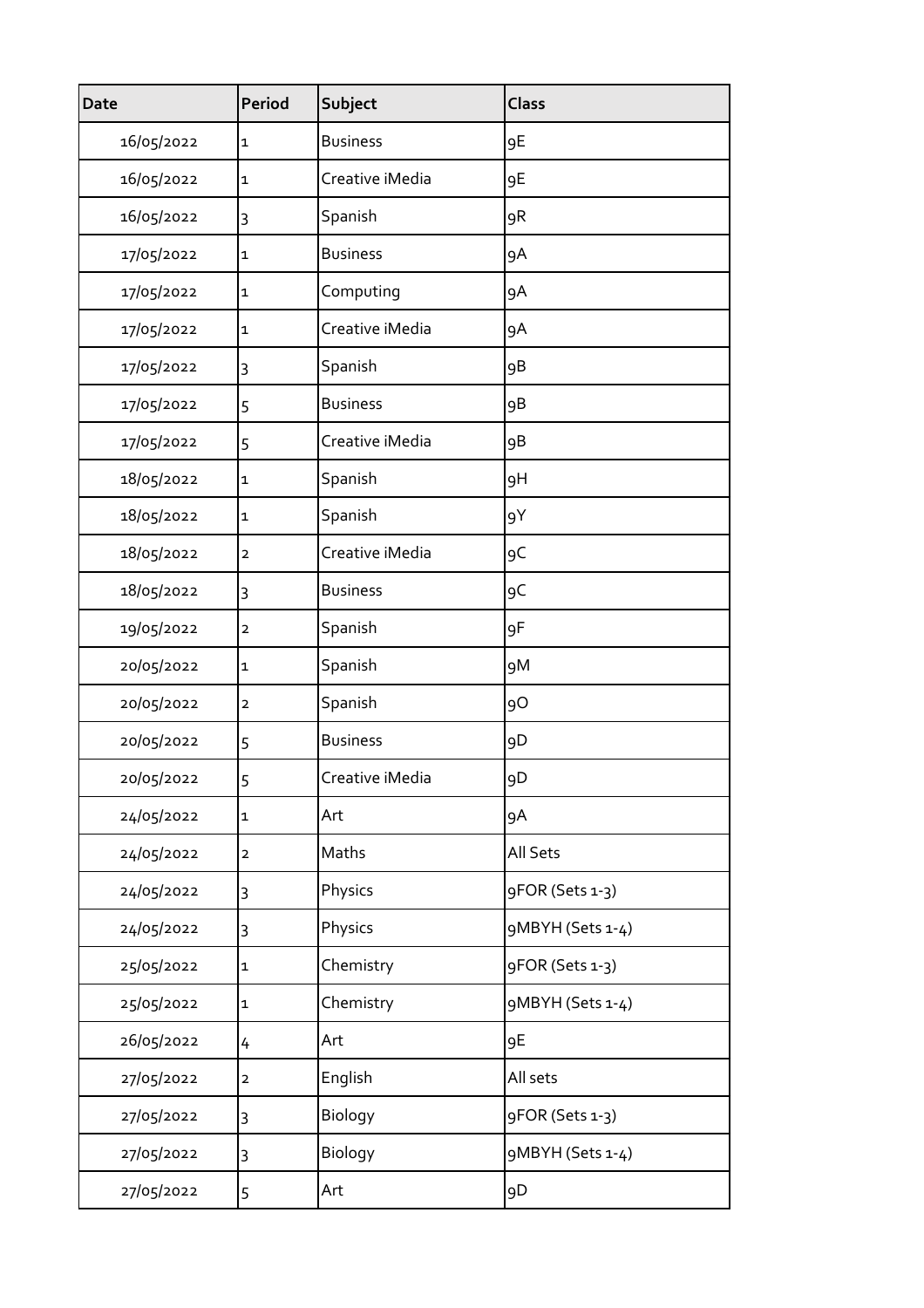| 06/06/2022 | 1            | Dance                             | 9E |
|------------|--------------|-----------------------------------|----|
| 06/06/2022 | 1            | Engineering                       | 9E |
| 06/06/2022 | 1            | Music                             | 9E |
| 06/06/2022 | 3            | Geography                         | 9O |
| 06/06/2022 | 3            | History                           | 9H |
| 07/06/2022 | 1            | Engineering                       | 9A |
| 07/06/2022 | 1            | Music Technology                  | 9A |
| 07/06/2022 | 3            | Geography                         | 9H |
| 07/06/2022 | 3            | Geography                         | 9Y |
| 07/06/2022 | 3            | History                           | 9M |
| 07/06/2022 | 5            | Art                               | 9B |
| 07/06/2022 | 5            | Computing                         | 9B |
| 07/06/2022 | 5            | Engineering                       | 9B |
| 07/06/2022 | 5            | French                            | 9A |
| 07/06/2022 | 5            | <b>Hospitality &amp; Catering</b> | 9B |
| 07/06/2022 | 5            | Music Technology                  | 9B |
| 08/06/2022 | 1            | Geography                         | 9B |
| 08/06/2022 | 3            | Dance                             | 9C |
| 08/06/2022 | 3            | Engineering                       | 9C |
| 08/06/2022 | 3            | Hospitality & Catering            | 9C |
| 08/06/2022 | 3            | Music Technology                  | 9C |
| 09/06/2022 | 2            | History                           | 9O |
| 09/06/2022 | 3            | Geography                         | 9M |
| 09/06/2022 | 3            | History                           | 9B |
| 10/06/2022 | 1            | Geography                         | 9R |
| 10/06/2022 | 1            | History                           | 9F |
| 10/06/2022 | $\mathbf{1}$ | History                           | 9Y |
| 10/06/2022 | $\mathbf{2}$ | Geography                         | 9F |
| 10/06/2022 | $\mathbf{2}$ | History                           | 9R |
| 10/06/2022 | 5            | Engineering                       | 9D |